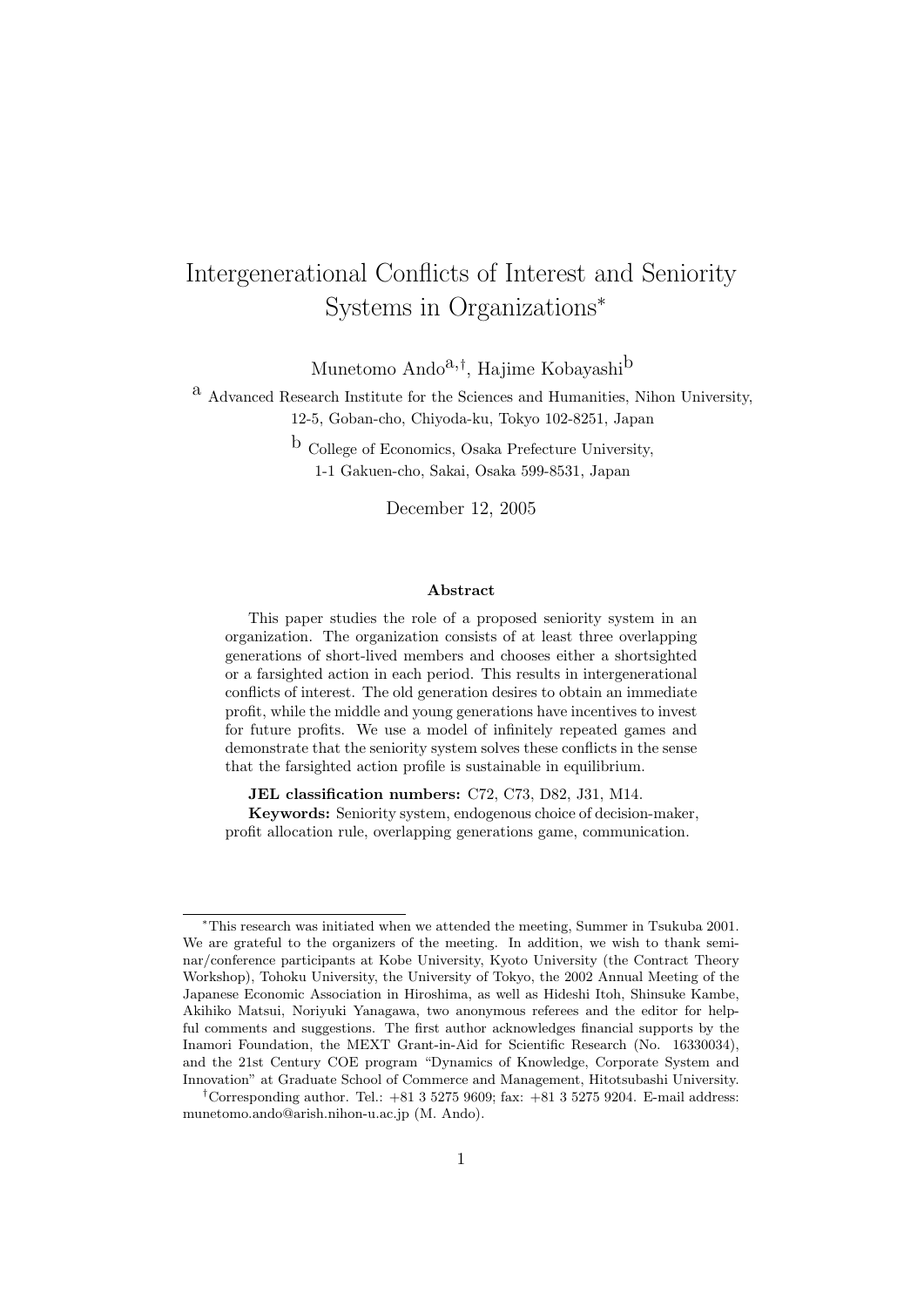### 1 Introduction

In the 1980s, it was generally believed that managers in Japanese firms were more concerned with long-term results, compared with managers in US firms. Kagono *et al.* (1985) conjectured that the reasons for this difference may be differences in financial markets, labor markets, and so on. In this paper, we investigate what supports the Japanese management style. Specifically, we show that the seniority system in organizations, which includes both the seniority-based task allocation system and the senioritybased profit allocation system, supports the Japanese management style.

We study an organization that consists of three overlapping generations (young, middle, and old). The organization plays a repeated prisoners' dilemma game. In each period, the organization chooses a farsighted action  $C$  or a shortsighted action  $D$ . The action  $C$  stands for Cooperation and D stands for Defection. The current profit of the organization depends on both current and previous actions, and is allocated among the current members.<sup>1</sup> In this situation, the old generation desires to obtain an immediate profit by choosing the shortsighted action  $D$ , whereas the middle and young generations have incentives to invest for future profits (i.e., they are willing to choose the farsighted action  $C$ ). We demonstrate in this paper that the seniority system solves these conflicts of interest in the sense that the organization can sustain the farsighted action profile in equilibrium. Here the seniority system means that the middle generation person is the decisionmaker of the organization under a low-powered reward scheme, whereas the old generation person is the residual claimant.

There have been some theoretical explanations of the positive relationship between seniority and wages. Two famous explanations of this relationship are the specific human capital theory and the incentive theory. The former was introduced by Becker (1962), who emphasized that on-the-job training increases workers' firm-specific productivity. Wages also increase with increases in productivity. Lazear (1979, 1981) described a model of a deferred compensation scheme as an incentive device. He concluded that the principal should keep part of the compensation for a worker as a deposit to prevent the worker from shirking. Moreover, this compensation scheme reduces the frequency and the costs of monitoring activities.<sup>2</sup>

These two theories are tested by empirical data in some works. The specific human capital theory is not well supported by empirical data (see, for example, Kotlikoff and Gokhale (1992) and Levine (1993)). On the other hand, the incentive theory is supported by data (see Barth (1997) and

<sup>&</sup>lt;sup>1</sup>So examples of organizations studied in this paper include labor-managed firms and traditional Japanese firms.

<sup>2</sup>Other explanations are studied in Salop and Salop (1976) and Harris and Holmstrom (1982). The former introduced a model of self-selection and the latter introduced a model of insurance for risk averse workers who are uncertain about their own productivity.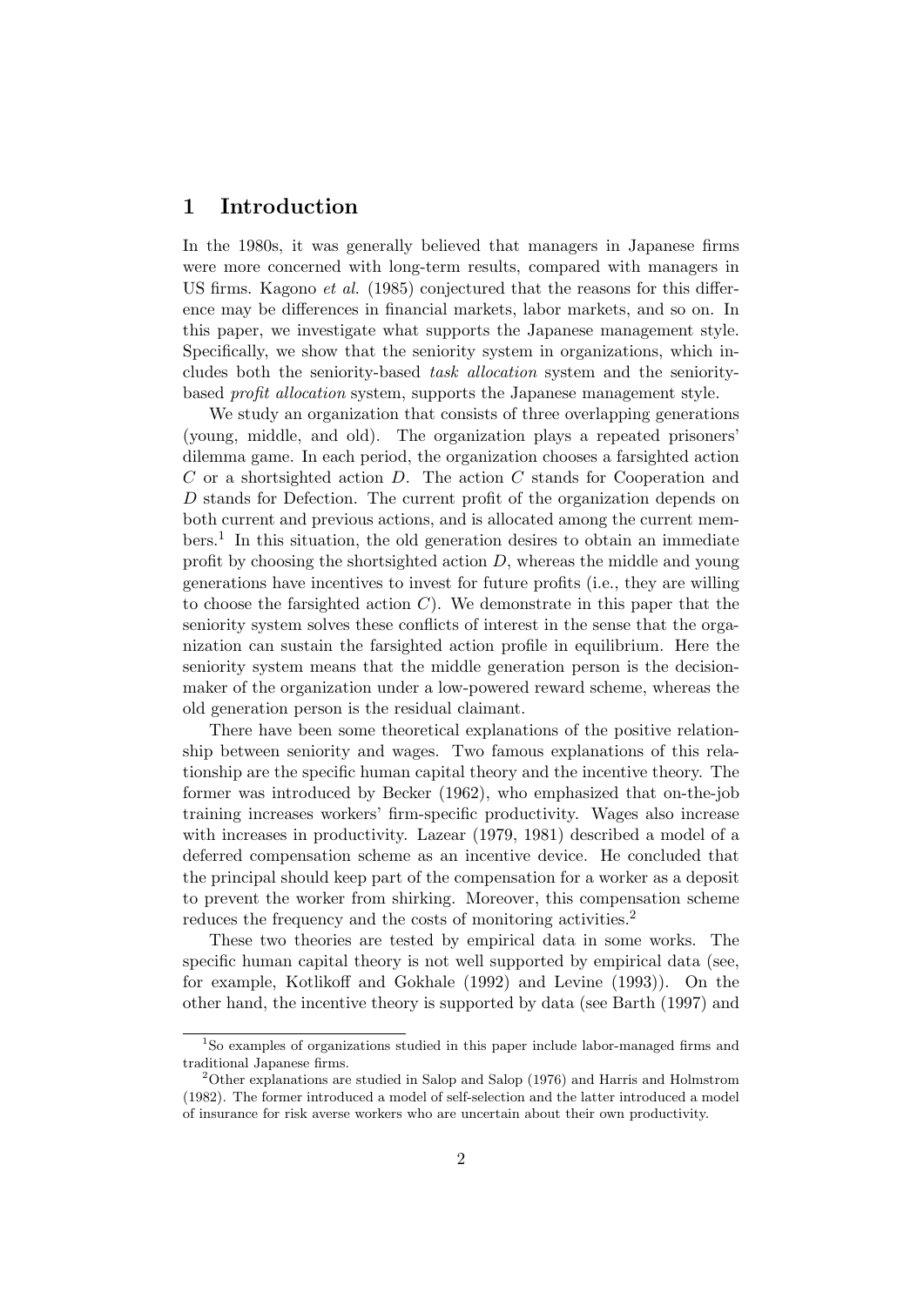Bayo-Moriones, Galdon-Sanchez, and Güell (2004)).

However, none of these studies examines the relationship between seniority systems and management styles in organizations. In this respect, our analysis differs from previous work.

Instead, our analysis can be regarded as a study of an endogenous choice of the decision-maker, as we will try to answer the question, "who (or which generation) is more appropriate as the decision-maker of an organization?" In the situation where conflicts of interest among generations exist, our answer is that the middle generation is the most suitable decision-maker under seniority-based wage schemes when the long-term stability of profits is necessary.<sup>3</sup>

From another point of view, the present paper is a study of corporate reputation management. In our model, the firm can choose a farsighted action or a shortsighted action. The former corresponds to building or keeping a good reputation and the latter corresponds to cheating consumers. Obviously, to maintain the good reputation of an organization, the management style is a matter of great importance. We show that an efficient seniority system helps to maintain a good reputation.<sup>4</sup>

We investigate the conflict situation in an organization within a framework of infinitely repeated games. Fudenberg and Maskin (1986) established a Folk Theorem in infinitely repeated games played by infinitely lived individuals with perfect memory of previous histories. Extensions to the world of mortal players are studied in Cremer (1986), Kandori (1992), and Smith (1992). In these studies, the stage game is played among different generations in each period. On the other hand, in our paper, it is assumed that the action of the organization is chosen by the current decision-maker, the current profit is dependent on the current action and the previous action, and the current profit is allocated among all the current members by profit allocation rules that represent the seniority-based wage system. So the stage game is not a variation of the game of public goods provision and is different from the existing literature.

The work most closely related to the present study is Dickson and Shepsle (2001). They studied a repeated public goods game in an overlapping generations (OLG) environment, and showed that there are three types of equilibria, including the seniority equilibrium. In the seniority equilibrium, young generations contribute to public goods provision, while old generations do not. This can be interpreted as a seniority-based task allocation system, because in this equilibrium the young generations exert effort, but they do not exert effort when they get older. Moreover, it is similar to our paper in that profit is distributed from the young generations to the

<sup>&</sup>lt;sup>3</sup>Recently, some papers have dealt with endogenous choice of decision-makers. See, for example, Aghion and Tirole (1997).

<sup>&</sup>lt;sup>4</sup>In management literature, corporate reputation management has received much attention recently. See, for example, Fombrun and Riel (2003).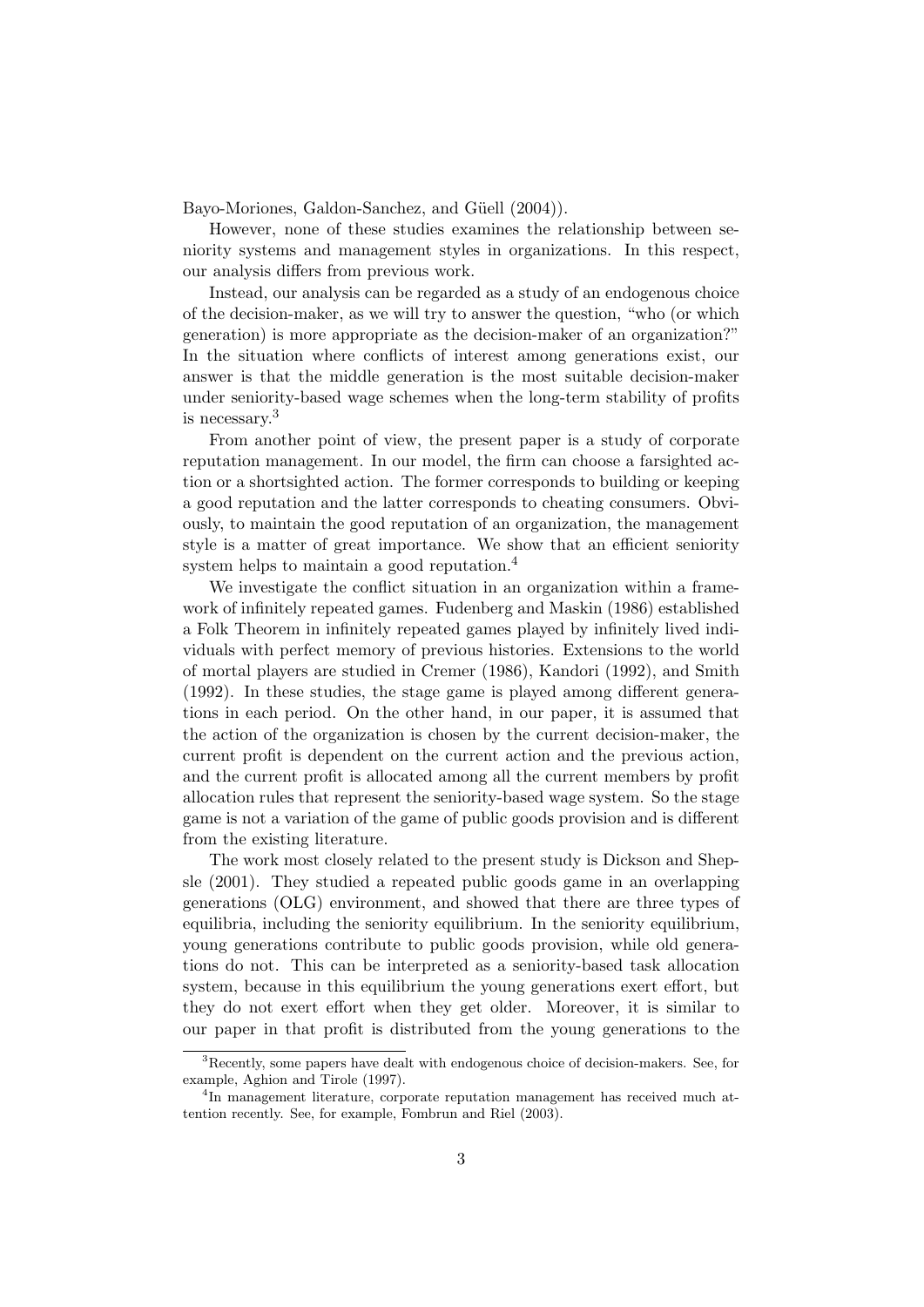old generations. This may be interpreted as a seniority-based profit allocation system. However, there are considerable differences between us in the motivation and results.

First, in the Dickson and Shepsle paper, the task allocation and the resulting profit allocation are endogenously determined as the consequences of members' equilibrium behavior. On the other hand, our paper assumes that the task and profit allocation rules are exogenously given from the viewpoint of members. This modeling enables us to analyze the relationship between the seniority-based profit allocation rule and the seniority-based task allocation rule explicitly.

Moreover, in the present paper, we focus the situation where the current action choice by a firm has an intertemporal effect (i.e., the current action affects the firm's current profit and the set of possible profits in the next period). In addition, in our framework, deviation increases the current total profit of the firm. As a result, our framework has many applications (e.g., the study of corporation reputation management), which cannot be analyzed in the game of public goods provision.

Muthoo and Shepsle (2004) studied the allocation of agenda-setting (or bargaining) power in organizations under an OLG setting. They studied the properties of the optimal organizational structure and the conditions for sustaining the dynamically optimal outcome in equilibrium. Although the motivation of this paper is similar to ours, the models are quite different from each other. In Muthoo and Shepsle (2004), there are two overlapping generations of players, young and old, and it is assumed that the number of periods any particular player participates in is endogenously determined by his or her past performance. Therefore, the United States Senate, in which legislators have staggered terms of office, is a good example of the organization studied in their paper.

In this paper, we also study the role of intraorganizational communication. As mentioned above, we first study the situation where the decisionmaker of the organization is the middle generation person. Then we show that intraorganizational communication is necessary to sustain the cooperative action profile if the decision-maker of the organization is the young generation person. The reason is that the young generation person is unable to observe directly the events that occurred before his or her entry into the organization. Moreover, we show that the seniority system also works in such situations as a device for solving intergenerational conflicts of interest.

Extensions to repeated games played by sequences of short-lived players with informational constraints are considered by Bhaskar (1998), Anderlini and Lagunoff (2005), Lagunoff and Matsui (2004), and Kobayashi (2004). Bhaskar (1998) established an Anti-Folk Theorem result in a line of Kandori (1992) and Smith (1992). Lagunoff and Matsui (2004) studied the role of public communication as a surrogate for memory in the same line as Bhaskar (1998). Anderlini and Lagunoff (2005) introduced intergenerational altru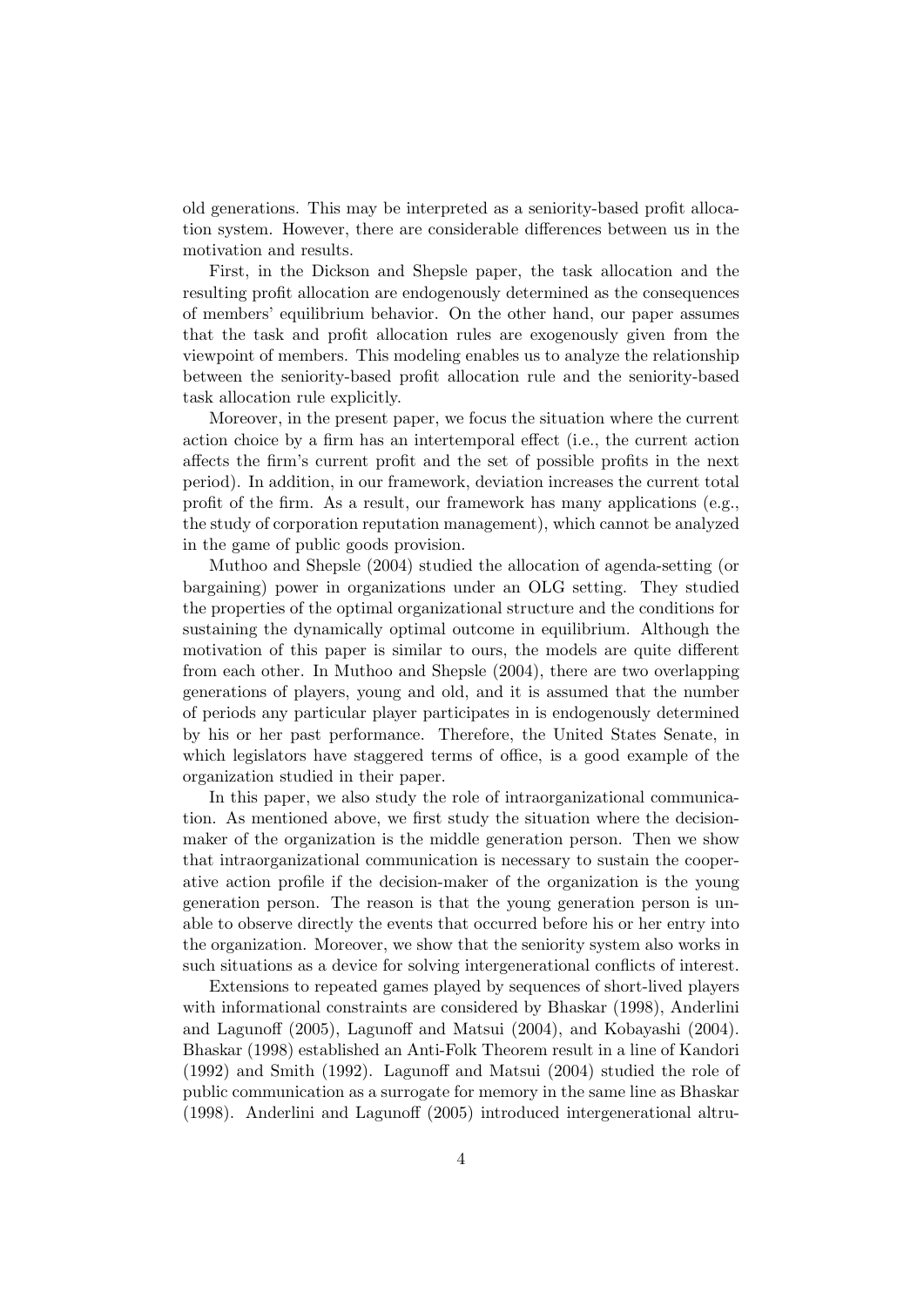istic links in dynastic repeated games and demonstrated the emergence of cooperation. Kobayashi (2004) introduced another type of intergenerational altruistic links, known as passive altruism, and demonstrated a Folk Theorem in games played by organizations with short-lived members under a setting of imperfect memory of past histories.

The rest of the paper is organized as follows: Section 2 describes the model. Section 3 describes the main results. Section 4 studies the role of communication. Section 5 concludes.

# 2 The Model

We consider the following situation. Time is discrete, and periods are indexed by  $t$   $(t = 0, 1, \ldots)$ . There is an organization that consists of three overlapping generations. We call them Young, Middle, and Old. An individual enters the organization at some date  $t$ , and after three periods he or she retires from the organization and is replaced by a new entrant. We call the entrant at period  $t$  "agent  $t$ ." The organization therefore consists of agents  $\{t-2, t-1, t\}$  at period t. We introduce the agents  $-2$  and  $-1$ , who enter the organization at the beginning of period zero.

| $a_{t-1} \backslash a_t$ |                |
|--------------------------|----------------|
|                          | $\mathfrak{g}$ |
|                          |                |

Table 1: The payoffs

In each period, the organization chooses the current action  $a_t \in \{C, D\}$ . The action C stands for Cooperation and D stands for Defection. The payoffs  $\pi_t(a_{t-1}, a_t)$  are given in Table 1, where the row indicates the organization's previous actions, and the column indicates the current actions. The numbers g and  $\ell$  in the table are strictly positive. We assume that  $\ell > g$ , that is, sustaining  $C$  is efficient for the organization. Thus, the organization plays a kind of infinitely repeated prisoners' dilemma game.

In this situation, there is a conflict among generations. The old generation desires to get an immediate profit, whereas the middle and young generations take account of future profits. Therefore, our question is whether cooperative action is sustainable in equilibrium.

We assume that each agent acts as the decision-maker of the organization only once in his or her life. We abbreviate the decision-maker as the DM hereafter. Moreover, we assume the symmetry of task allocation among generations (for example, the DM is always a member of the young generation). We call the generation assigned the task of DM the DM generation.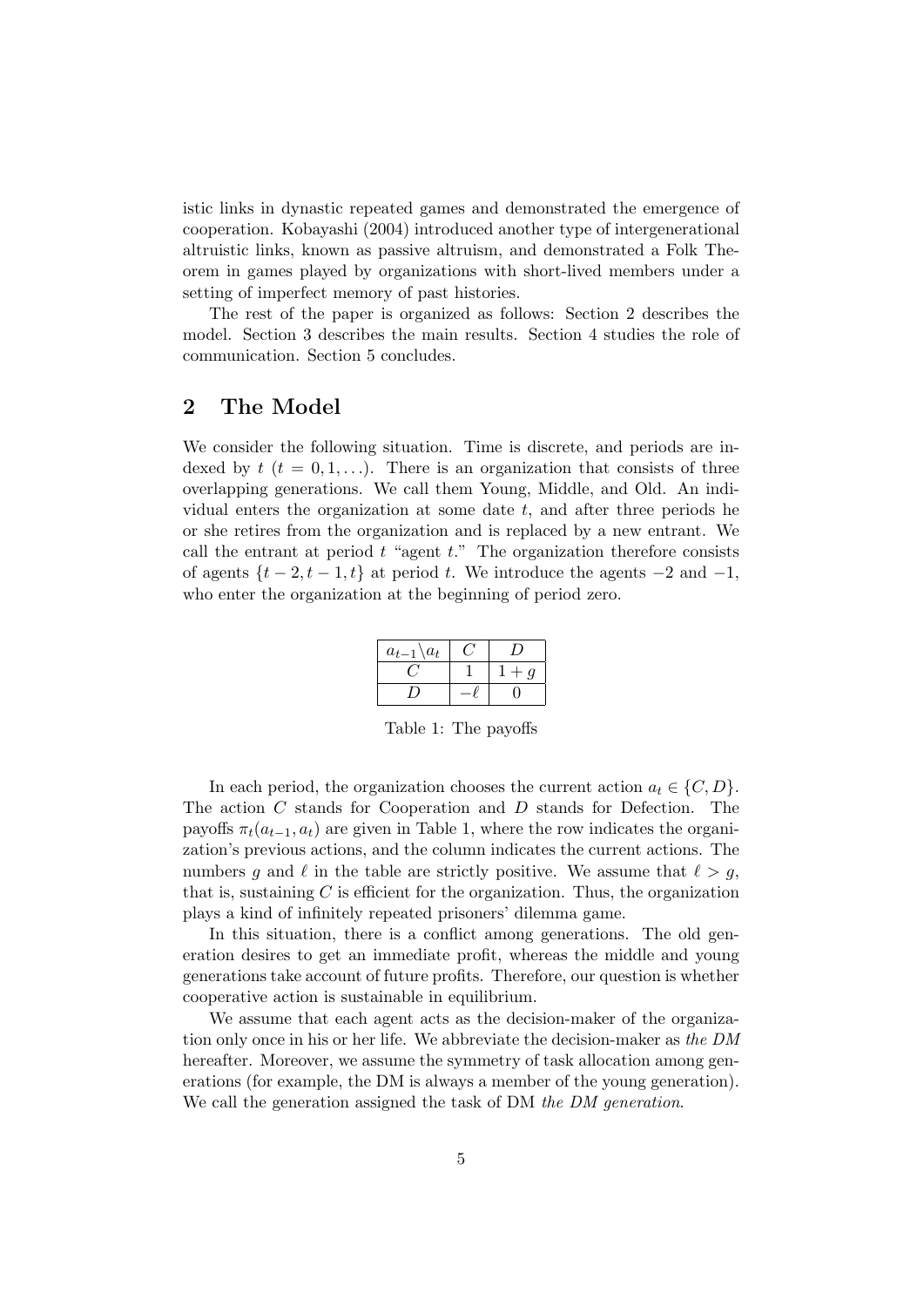The profit obtained in period  $t$  is assumed to be allocated among the current members by an exogenously given and time-invariant allocation rule  $\Lambda = {\lambda_Y, \lambda_M, \lambda_Q}$ . Here,  $\lambda_i : \mathbb{R} \to \mathbb{R}$  is the allocation function for generation  $j$  of the organization. We assume that the allocation rule satisfies the following properties:

(P1) for all  $\pi_t$ ,  $\lambda_Y(\pi_t) + \lambda_M(\pi_t) + \lambda_O(\pi_t) = \pi_t$ ,

- (P2) if  $\pi_t \geq 0$ ,  $\lambda_i(\pi_t) \geq 0$  for all j, and
- (P3) for any  $\hat{\pi}_t > \bar{\pi}_t$ ,  $\lambda_j(\hat{\pi}_t) \geq \lambda_j(\bar{\pi}_t)$  for all j.

The first property means that the present profit (or loss) cannot be carried over to the following periods. The second implies that the minimum wage is zero if the profit is nonnegative. The third means that the wage is nondecreasing in  $\pi_t$ .

To summarize, the DM generation and the profit allocation rule characterize the organizational structure. We assume that the structure is exogenously determined and is common knowledge among the agents.

When each agent chooses his or her action, he or she is subject to an informational constraint. The agent is unable to observe what happened before his or her entry into the firm. He or she can observe the outcomes during his or her lifetime only. Then, each agent can choose his or her action depending only on his or her observed history if there is no additional information on the history of the organization's actions (e.g., messages from older generations). We will study the communication technology in Section 4.

Given the organizational structure and an agent's information on the histories, the agent t chooses his or her action to maximize his or her discounted sum of lifetime payoffs:

$$
u_t = \lambda_Y(\pi_t(a_{t-1}, a_t)) + \delta \lambda_M(\pi_{t+1}(a_t, a_{t+1})) + \delta^2 \lambda_O(\pi_{t+2}(a_{t+1}, a_{t+2})),
$$

where  $\delta \in [0, 1]$  is a common discount factor. In the above situation, we use the sequential equilibrium as a solution concept.

### 3 Analysis

In this section, we consider whether cooperative action is sustainable in equilibrium. More precisely, we will answer the question, "under which type of organizational structure is the cooperative action profile sustainable?" We will show that, under the seniority system, the agents can sustain the cooperative action by using a one-period memory trigger strategy, the Markovian trigger strategy. Here, the Markovian trigger strategy is the following strategy: the DM chooses C when  $t = 0$  or if  $a_{t-1} = C$ , and he or she chooses D if  $a_{t-1} = D$ .

First, we define the notion of sustainability of the cooperative action.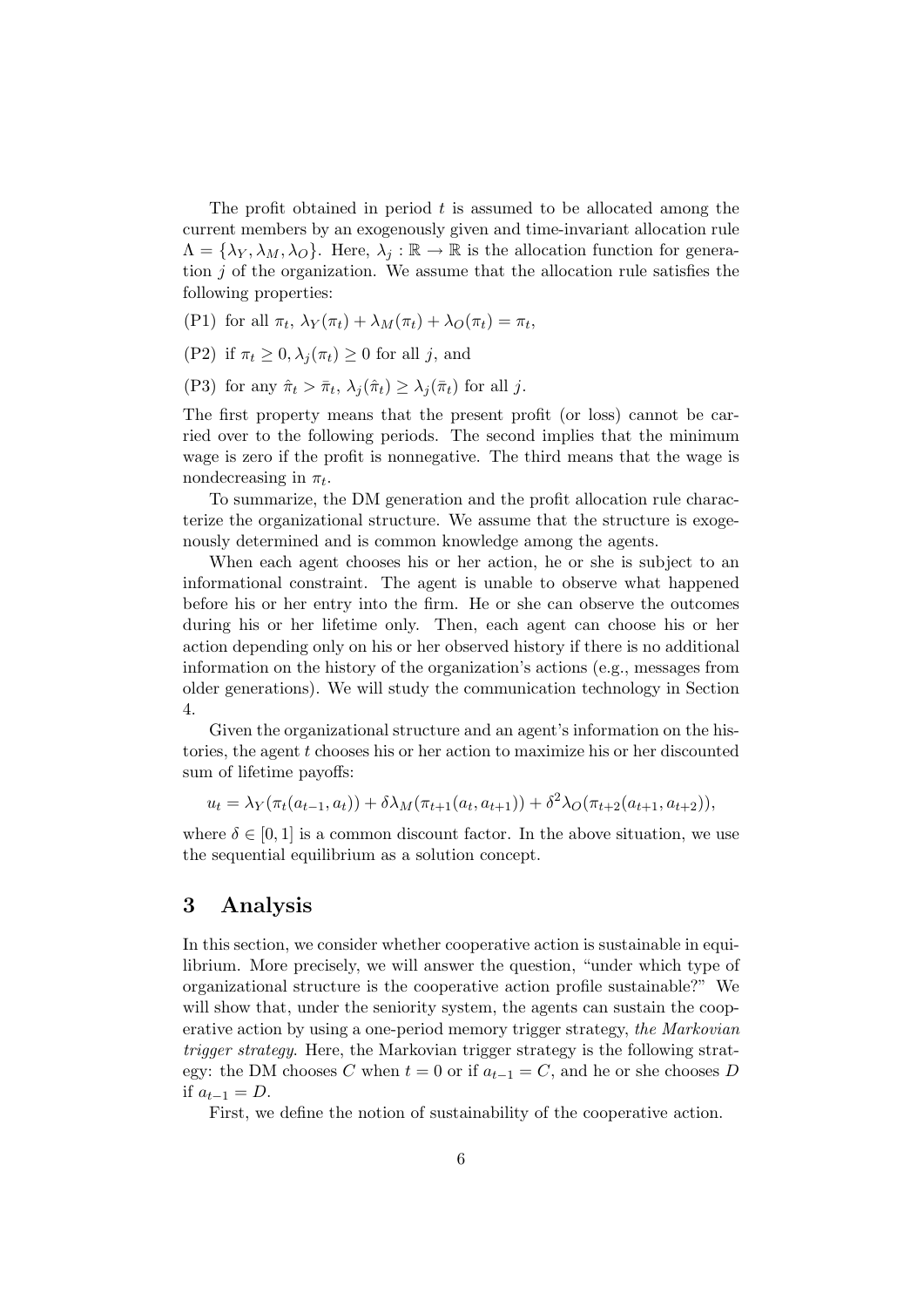Definition 1. The organization can sustain the cooperative action profile if there exist an organizational structure (i.e., a pair of a task allocation rule and a profit allocation rule) and members' strategies that satisfy the following:

- 1. In every period, the realized action is C.
- 2. The members' strategies and beliefs constitute a sequential equilibrium.
- 3. The DM has strict incentives to choose  $C$  if the previous action is  $C$ in equilibrium.

Now, let us explain the reason we impose the third condition in the above definition. In our overlapping generations environment, if we do not require the third condition, we can easily achieve the cooperative outcome in equilibrium. For example, consider the following organizational structure. The task allocation is that the Old agent is the DM. The profit allocation is that the Young agent obtains all of the profit or loss, and the Middle and the Old agents obtain zero for any  $\pi_t$ . Under this structure, the cooperative outcome is achieved by the Markovian trigger strategy. Obviously, if all other members choose this strategy, no one can gain from deviation. However, the above equilibrium is not stable in the sense that each DM only has weak incentives to choose C. Therefore, we require strict incentives for choice of the cooperative action in equilibrium.

#### 3.1 Proportional Allocation Mechanism

In this subsection, we restrict our attention to the proportional allocation rule as a profit allocation rule, and consider whether cooperative action is sustainable in equilibrium. We denote the proportion for Young (Middle, Old, respectively) by  $\lambda_y$  ( $\lambda_m$ ,  $\lambda_o$ , respectively), where  $\lambda_y + \lambda_m + \lambda_o = 1$ .

Proposition 1. The organization can sustain the cooperative action profile by the Markovian trigger strategy for any  $\delta > 0$ , if the DM generation is Middle and if the proportional allocation rule satisfies  $\ell/\delta > \lambda_o/\lambda_m > g/\delta$ .

Proof. When the Middle agent is the DM, the necessary and sufficient conditions to ensure that each DM chooses the Markovian trigger strategy are as follows:

$$
\lambda_m \pi(C, C) + \delta \lambda_o \pi(C, C) > \lambda_m \pi(C, D) + \delta \lambda_o \pi(D, D)
$$
  

$$
\Leftrightarrow \lambda_o/\lambda_m > g/\delta.
$$
 (1)

$$
\lambda_m \pi(D, D) + \delta \lambda_o \pi(D, D) > \lambda_m \pi(D, C) + \delta \lambda_o \pi(C, C)
$$
  

$$
\Leftrightarrow \ell/\delta > \lambda_o/\lambda_m.
$$
 (2)

Under the assumption of  $\ell > g$ , we can choose the profit allocation rule that satisfies (1) and (2). Thus, we obtain Proposition 1.  $\blacksquare$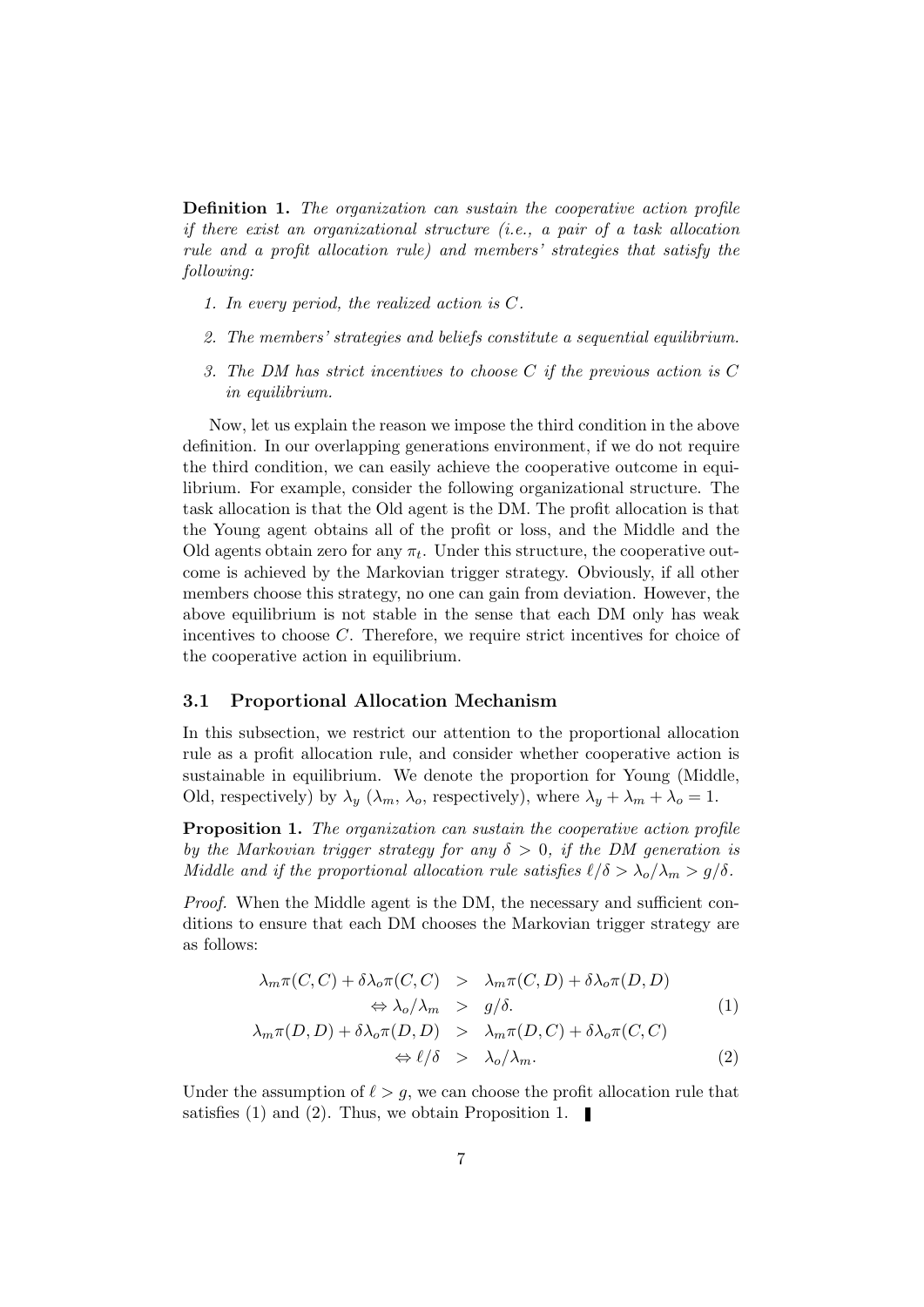We obtain the following implication from Proposition 1. When an organization consists of more than two generations, the organization can employ a type of "seniority system" as an organizational structure.<sup>5</sup> The seniority system satisfies the following properties: a middle management person is the DM of his or her organization and he or she faces a low-powered incentive scheme, whereas an old generation agent is the residual claimant. The young generation agent, who will become the DM in the next period, observes the current action of the current DM. Under this system, the agent who has the real authority (i.e., the middle management person) has no incentive to deviate from the equilibrium path, because it decreases his or her profit in the next period through the punishment behavior of the following generation. Moreover, once the deviation occurs, the next DM has a strict incentive to choose  $D$ . Consequently, this kind of seniority system can solve the intergenerational conflict in the organization.<sup>6</sup>

Obviously, to sustain the cooperative outcome, the DM has to satisfy the following two conditions: (i) he or she will remain in the game in the next period, and (ii) he or she knows the realized action in the preceding period. The latter condition is necessary to choose the Markovian trigger strategy.

The old generation agent will not remain in the game in the next period, so that he or she is not appropriate for the DM. When the DM is in neither the old nor the young generation, he or she satisfies these two properties. This is the key for Proposition 1. Although the young generation agent does not satisfy the latter property, he or she satisfies the former property. Therefore, if information on the previous history of the action is substituted in any way, the young generation agent may become a cooperative DM. We will consider this in Section 4.

### 3.2 A More General Allocation Rule

Under the proportional allocation rule, the organization cannot sustain a cooperative action if  $\ell < g$ . On average, if  $\ell < g$ , choosing C and D alternately is more profitable than sustaining  $C$ . However, under this action profile, the discounted sum of lifetime payoffs  $u_t$  is not equal to  $u_{t+1}$ . So in this subsection we study a more general allocation rule that represents the seniority system and show that the cooperative action profile can be achieved regardless of the values of  $\ell$  and g when  $\delta > 0$ .

Note that, to sustain the cooperative action profile, the following condi-

<sup>&</sup>lt;sup>5</sup>The wage profile becomes in practice the seniority-based wage on the equilibrium path, when  $\lambda_y$  and  $\delta$  are sufficiently small. That is,  $\lambda_y \pi(C, C) < \lambda_m \pi(C, C) < \lambda_o \pi(C, C)$ .

<sup>6</sup>Spagnolo (2005) considers a repeated delegation game and shows that a low-powered incentive scheme helps firms' collusion.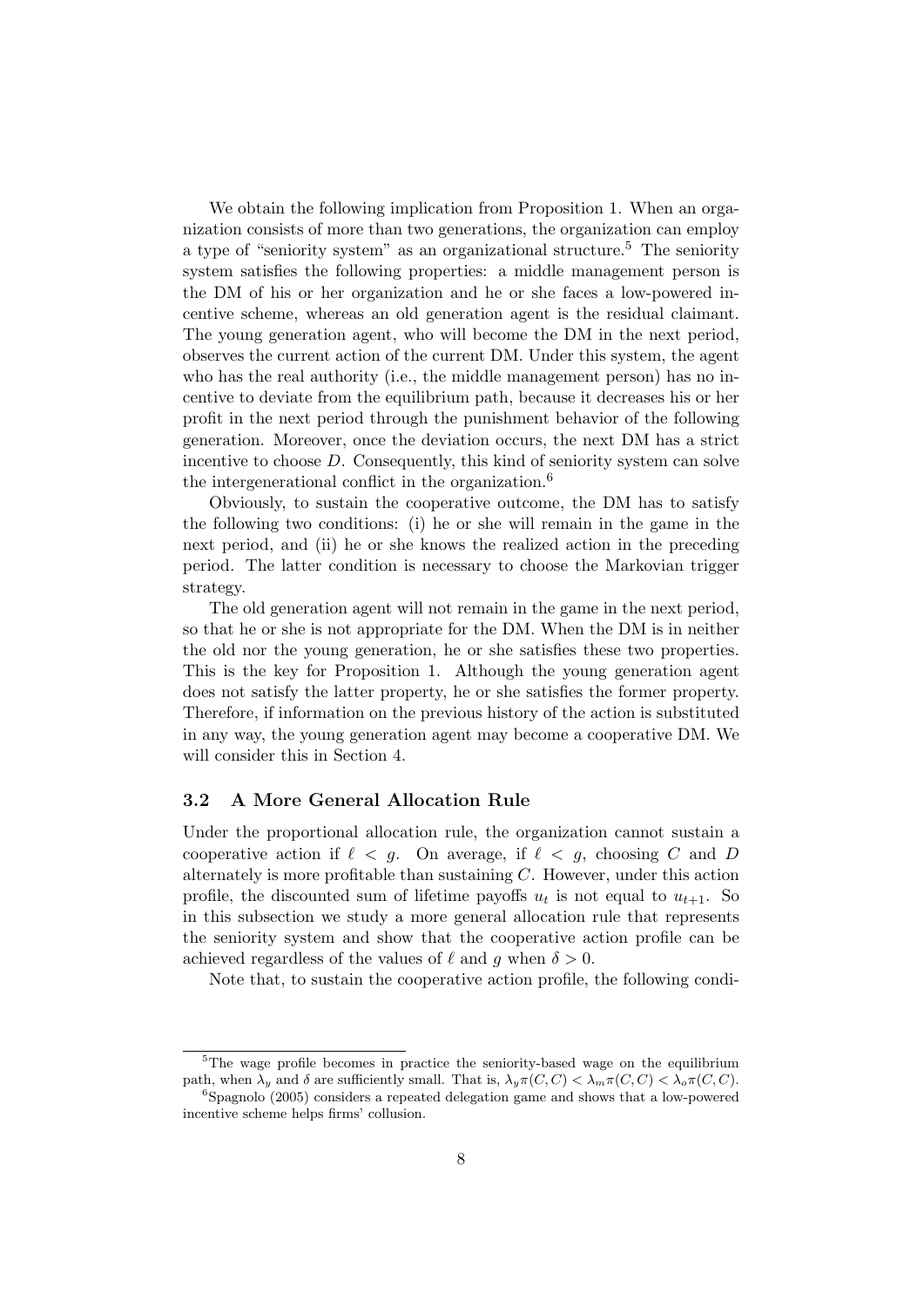tions are necessary if the DM generation is Middle.

$$
\lambda_M(\pi(C,C)) + \delta\lambda_O(\pi(C,C)) > \lambda_M(\pi(C,D)) + \delta\lambda_O(\pi(D,D)),
$$
 (3)  

$$
\lambda_M(\pi(D,D)) + \delta\lambda_O(\pi(D,D)) > \lambda_M(\pi(D,C)) + \delta\lambda_O(\pi(C,C)).
$$
 (4)

Note first that from the properties (P1) and (P2),  $\lambda_M(\pi(D, D))$  and  $\lambda_O(\pi(D, D))$ should be zero. Note also that a smaller  $\lambda_M(\pi(C, D))$  is easier to satisfy inequality (3). Then we set  $\lambda_M(\pi(C, D)) = \lambda_M(\pi(C, C))$ . As a smaller  $\lambda_M(\pi(D, C))$  is easier to satisfy inequality (4), we set  $\lambda_M(\pi(D, C)) = -\ell$ .  $\lambda_O(\pi(C, C))$  should be not so large (to ensure the DM chooses D, if  $a_{t-1} =$ D) and strictly positive (to ensure the DM chooses C, if  $a_{t-1} = C$ ). Consequently, conditions (3) and (4) become the following.

$$
\delta\lambda_O(\pi(C,C)) > 0, \tag{5}
$$

$$
0 > -\ell + \delta\lambda_O(\pi(C, C)). \tag{6}
$$

From (5) and (6), if  $\ell/\delta > \lambda_O(\pi(C, C)) > 0$ , the cooperative outcome can be sustainable.

To sum up, we obtain the following.

**Proposition 2.** If the DM is Middle and the profit allocation rules are

$$
\lambda_Y(\pi(C, C)) = \lambda_Y(\pi(C, D)) = \lambda_Y(\pi(D, D)) = \lambda_Y(\pi(D, C)) = 0,
$$
  
\n
$$
\lambda_M(\pi(C, C)) = \lambda_M(\pi(C, D)) = 1 - \min\{1, \ell/\delta\} + \varepsilon,
$$
  
\n
$$
\lambda_M(\pi(D, D)) = 0, \ \lambda_M(\pi(D, C)) = -\ell,
$$
  
\n
$$
\lambda_O(\pi(C, C)) = \min\{1, \ell/\delta\} - \varepsilon, \ \lambda_O(\pi(C, D)) = \min\{1, \ell/\delta\} + g - \varepsilon,
$$
  
\n
$$
\lambda_O(\pi(D, D)) = \lambda_O(\pi(D, C)) = 0,
$$

the organization can sustain the cooperative action profile by using the Markovian trigger strategy regardless of the values of  $\ell$  and g if  $\delta > 0$ .

Figure 1 depicts an example of the profit allocation rule for Middle and Old described in Proposition 2. The current profits of the organization are on the horizontal axis and the allocations are on the vertical axis.

The profit allocation rule described in Proposition 2 satisfies the following properties. The temporary gain from deviation  $q$  does not go to the DM's hand, but goes to Old's hand. This removes the DM's deviation incentive. On the other hand, the temporary loss  $-\ell$  goes to the DM. This guarantees that the DM will punish the deviant. We may regard this profit allocation rule as the seniority wage system. In practice the wage profile described in Proposition 2 seems to be the seniority-based wage on the equilibrium path, when  $\ell/\delta > 1/2$ . That is,  $\lambda_Y \pi(C, C) < \lambda_M \pi(C, C) < \lambda_O \pi(C, C)$ .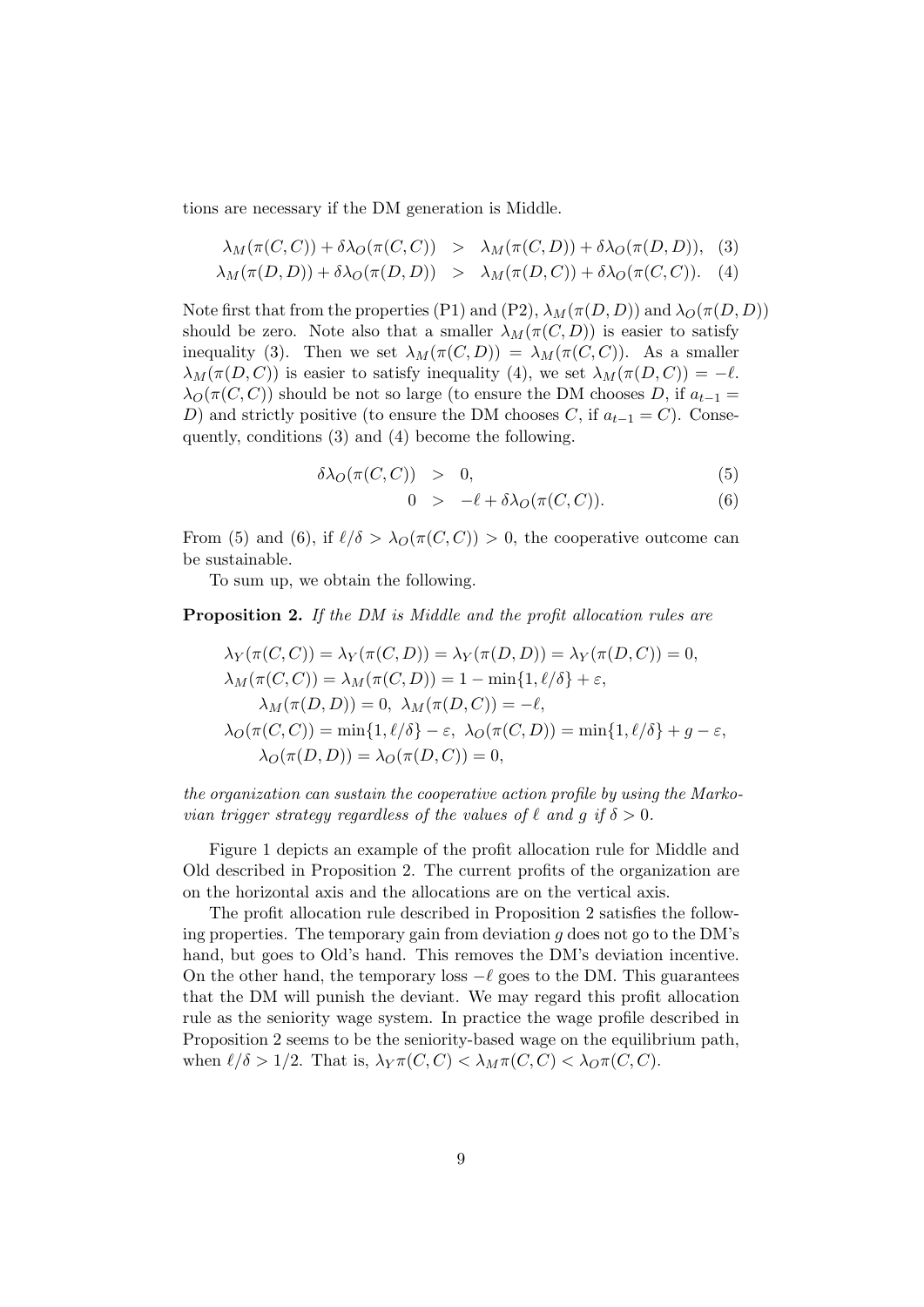

Figure 1: An example of the profit allocation rule for Middle and Old

# 4 The Role of Communication

In this section, we show that if information on the history of the action is substituted in any way, the agent of the young generation is able to be a cooperative DM. We introduce intraorganizational communication into our model and study how it works.

If the Old generation is the message sender, he or she tells the Young the previous action is  $D$  irrespective of the previous action, as it is a (weakly) dominant strategy irrespective of the profit allocation rule that satisfies the properties  $(P1)-(P3)$ . Therefore, the sender should be the Middle generation.

The stage game is played with the following timing of events. First, the Middle agent sends a message  $m_t \in \{C, D\}$  to the Young agent. Then, the Young agent chooses his or her action  $a_t \in \{C, D\}.$ 

Proposition 3. Even if the DM is Young, the cooperative action profile is sustainable if  $\delta > 0$ .

Proof. We consider the following profit allocation rule.

$$
\lambda_Y(\pi(C, C)) = \lambda_Y(\pi(C, D)) = 1 - \varepsilon, \lambda_Y(\pi(D, D)) = 0, \lambda_Y(\pi(D, C)) = -\ell/2,
$$
  
\n
$$
\lambda_M(\pi(C, C)) = \lambda_M(\pi(C, D)) = \lambda_M(\pi(D, D)) = 0, \lambda_M(\pi(D, C)) = -\ell/2,
$$
  
\n
$$
\lambda_O(\pi(C, C)) = \varepsilon, \lambda_O(\pi(C, D)) = g + \varepsilon, \lambda_O(\pi(D, D)) = \lambda_O(\pi(D, C)) = 0.
$$

Let us consider the following strategies for each active generation.

Strategy for the sender of message: the sender sends C if  $a_{t-1} = C$  and he or she sends D if  $a_{t-1} = D$ .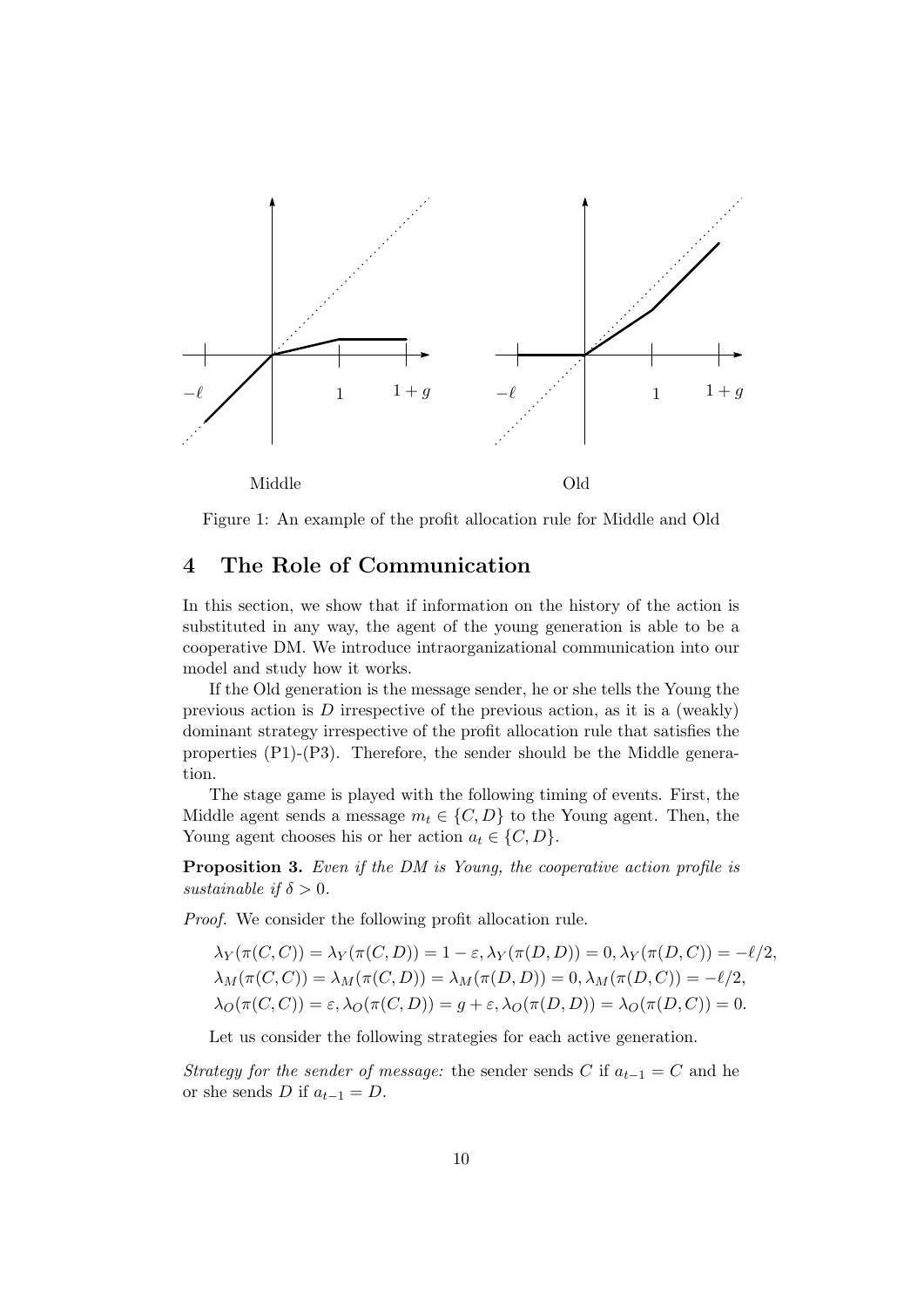Strategy for the DM: the DM chooses C when  $t = 0$  or if the message is C, and he or she chooses D if the message is D.

Under the above profit allocation rule and members' strategies, the following inequalities are satisfied.

$$
\lambda_M(\pi(C, C)) + \delta \lambda_O(\pi(C, C)) > \lambda_M(\pi(C, D)) + \delta \lambda_O(\pi(D, D)), \quad (7)
$$

$$
\lambda_M(\pi(D, D)) + \delta \lambda_O(\pi(D, D)) > \lambda_M(\pi(D, C)) + \delta \lambda_O(\pi(C, C)),
$$
 (8)  

$$
\lambda_Y(\pi(C, C)) + \delta \lambda_M(\pi(C, C)) + \delta^2 \lambda_O(\pi(C, C))
$$

$$
> \lambda_Y(\pi(C, D)) + \delta \lambda_M(\pi(D, D)) + \delta^2(\pi(D, D)), \tag{9}
$$

$$
\lambda_Y(\pi(D, D)) + \delta \lambda_M(\pi(D, D)) + \delta^2 \lambda_O(\pi(D, D))
$$
  
> 
$$
\lambda_Y(\pi(D, C)) + \delta \lambda_M(\pi(C, C)) + \delta^2 \lambda_O(\pi(C, C)).
$$
 (10)

Inequalities (7) and (8) are the conditions of truth telling for the sender (Middle) and inequalities (9) and (10) are the conditions of choosing the Markovian trigger strategy for the DM (Young). Then we obtain the result.

Figure 2 depicts the profit allocation rule described in the proof of Proposition 3.<sup>7</sup> The current profits of the organization are on the horizontal axis and the allocations are on the vertical axis.

In the situation described in the proof of Proposition 3, Middle behaves as the in-company trainer and Young is on-the-job trainee. In this setting, the profit allocation rule should satisfy the incentive constraints for both Middle (the sender) and Young (the DM). When the conditions for truthtelling hold, the current DM knows the previous action on the equilibrium path and it is necessary to support the cooperative action profile.

We have assumed that the number of generations is three. As we have seen, the Old agent has no strict incentive to truth telling (i.e., to send D is a weakly dominant strategy irrespective of the previous action under the property (P3)) and an informational supplement is necessary for Young if Young is the DM. Therefore, we obtain the following.

$$
\lambda_Y(\pi(C, C)) = \lambda_Y(\pi(C, D)) = \lambda_Y(\pi(D, D)) = 0, \lambda_Y(\pi(D, C)) = -\ell/2,
$$
  
\n
$$
\lambda_M(\pi(C, C)) = \lambda_M(\pi(C, D)) = \varepsilon, \lambda_M(\pi(D, D)) = 0, \lambda_M(\pi(D, C)) = -\ell/2,
$$
  
\n
$$
\lambda_O(\pi(C, C)) = 1 - \varepsilon, \lambda_O(\pi(C, D)) = 1 + g - \varepsilon, \lambda_O(\pi(D, D)) = 0, \lambda_O(\pi(D, C)) = 0.
$$

 $7$ Note that, under the profit allocation rule described in the proof of Proposition 3, the wage profile is not the seniority-based wage on the equilibrium path. This is because the allocation rule is an extreme case, under which the cooperative action profile is sustainable regardless of the values of  $\ell$  and g when  $\delta > 0$ . For example, when  $\ell > 2$ , we can construct a profit allocation rule that satisfies conditions  $(7)-(10)$  and that seems to be the senioritybased wage on the equilibrium path. The profit allocation rule is as follows: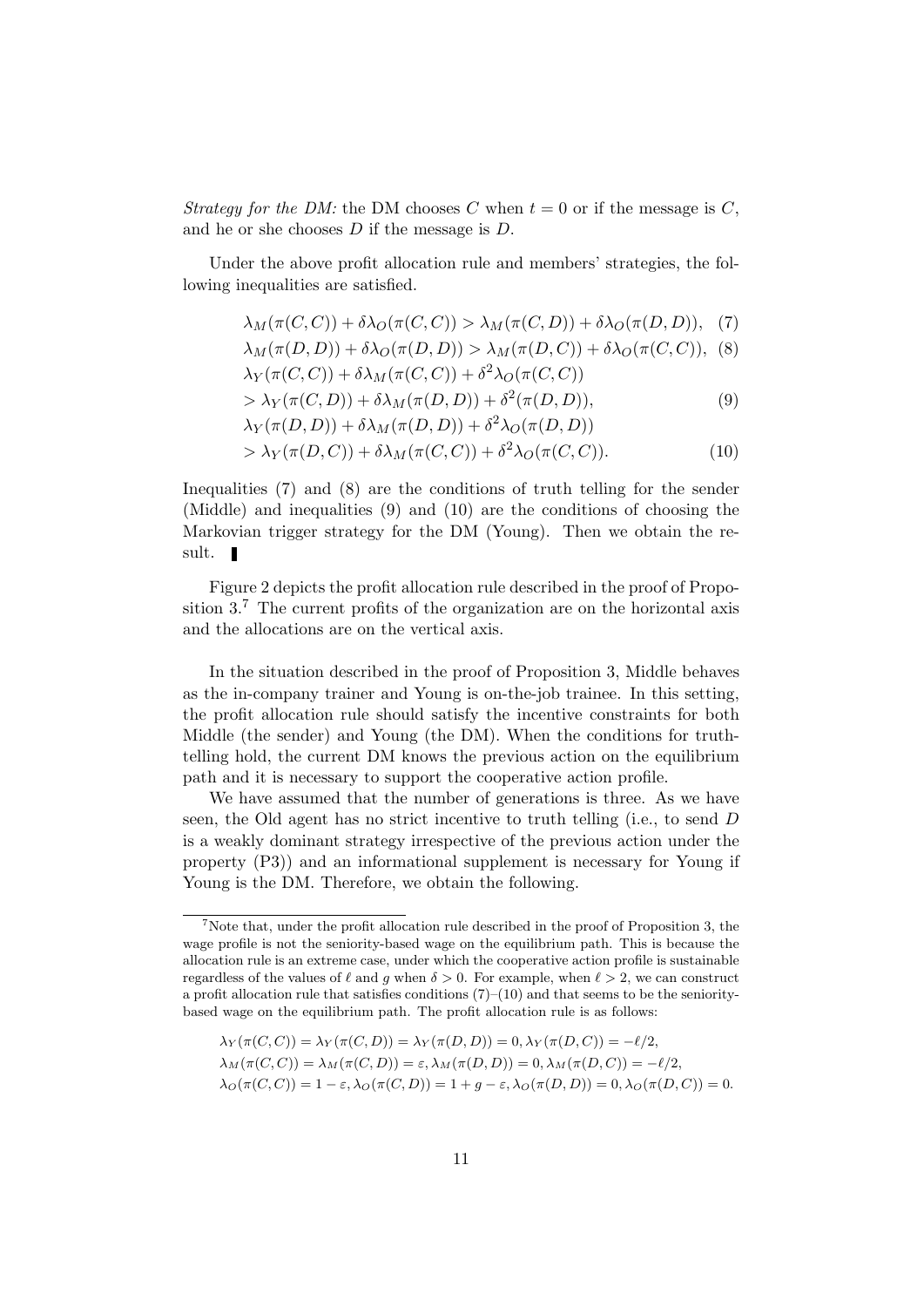

Figure 2: The profit allocation rule described in the proof of Proposition 3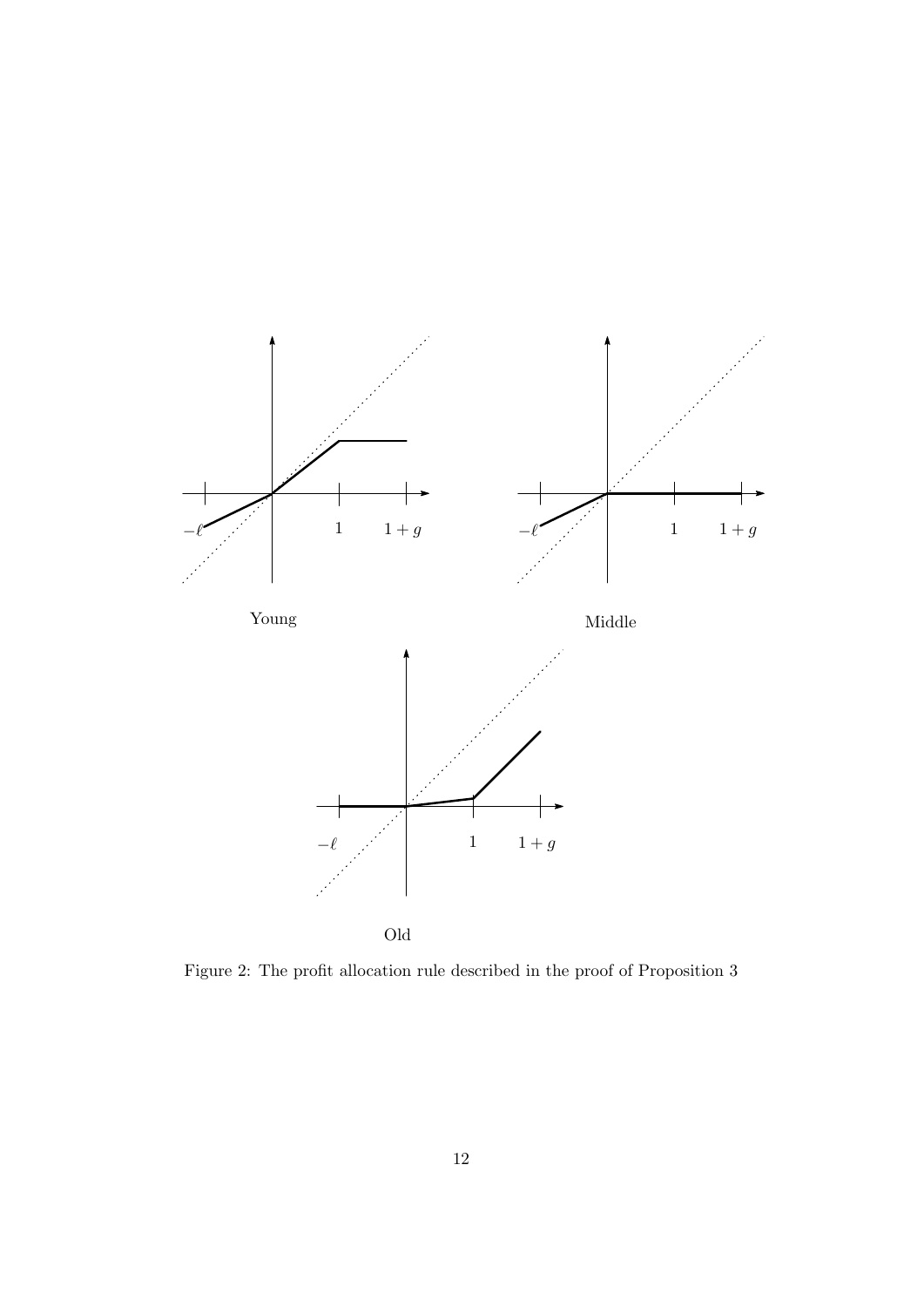Proposition 4. If the organization consists of only two generations, the cooperative action profile is not sustainable for any  $\delta$ .

# 5 Conclusion

In this paper, we studied the situation where an organization is infinitely lived, while its composition changes, and there are intergenerational conflicts of interest. Under this situation, we showed that the seniority system solves these conflicts in the sense that the farsighted action profile is sustainable in equilibrium if the organization consists of more than two overlapping generations. Here the seniority system means that the middle generation person is the decision-maker of the organization and faces a low-powered reward scheme, whereas the old generation person is the residual claimant. This means that a separation of decision-making and profit allocation may be optimal in some situations. We also studied the role of intraorganizational communication.

To conclude the paper, we make three comments. First, in the present paper, we assumed for simplicity that each individual lives three periods and acts as the decision-maker of the organization only once in his or her life. In the real world, however, managers typically work for many years. The insights of our model are that the manager must not be of the old generation and the rewards for the managers are sufficiently low-powered.

Second, we assumed that there is a generation assigned the task of decision-making. We assumed this to simplify the analysis and we can extend the present model to the situation of decision by a majority. In such a situation, it is necessary for the young generation person to mimic the middle generation person's action to sustain the farsighted action profile in equilibrium.

Finally, we also assumed that the organization chooses an action in each period and the current profit depends on both current actions and previous actions. We can extend the present model to the situation of repeated interaction among firms consisting of overlapping generations of members. We plan to study this topic in another paper.

### References

- [1] Aghion, P., Tirole, J., 1997. Formal and real authority in organizations. Journal of Political Economy 105, 1–29.
- [2] Anderlini, L., Lagunoff, R., 2005. Communication in dynastic repeated games: 'Whitewashes' and 'coverups.' Economic Theory 26, 265–299.
- [3] Barth, E., 1997. Firm-specific seniority and wages. Journal of Labor Economics 15(3), 495–506.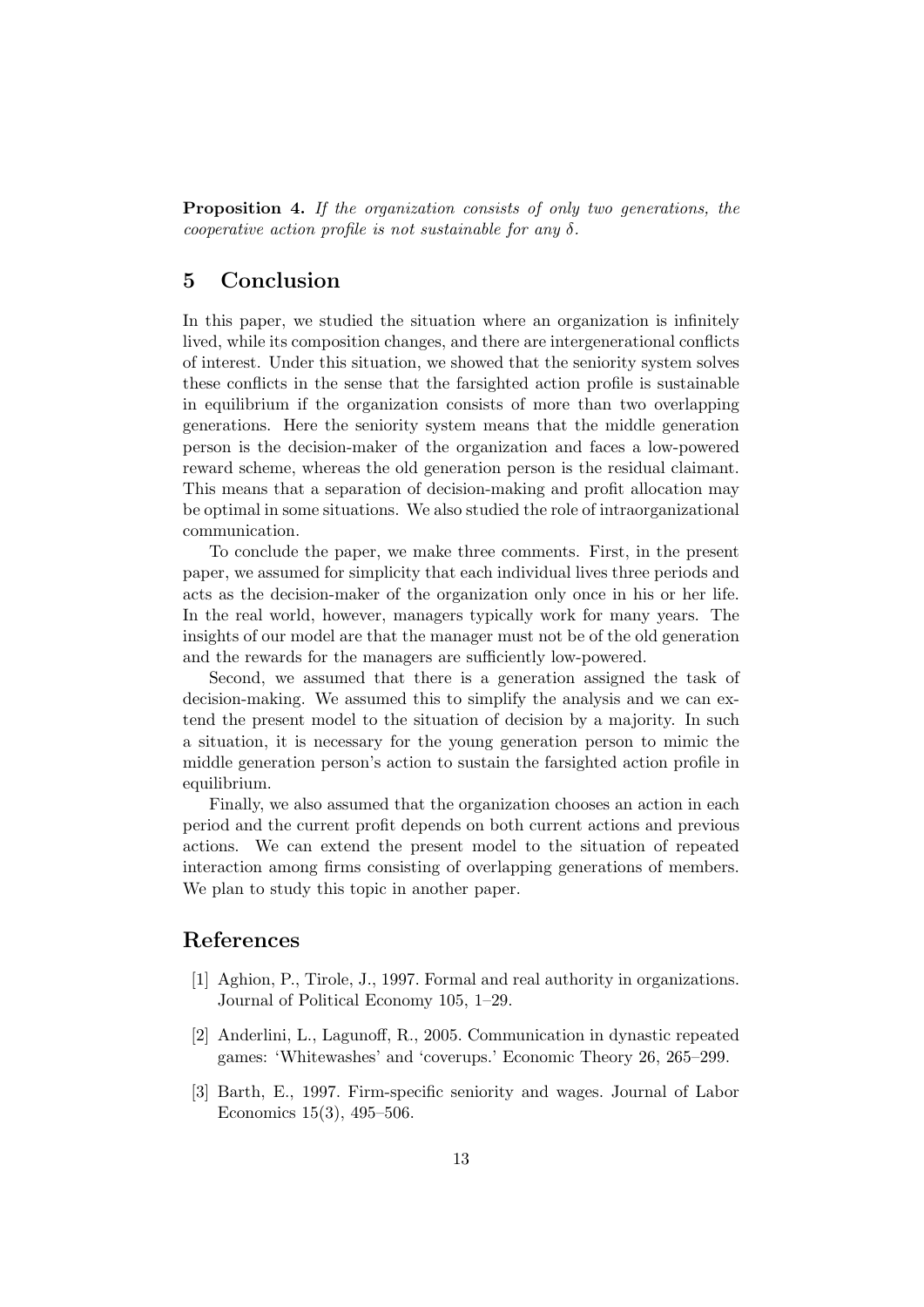- [4] Bayo-Moriones, A., Galdon-Sanchez, J. E., and Güell, M., 2004. Is seniority-based pay used as a motivation device? Evidence from plant level data. Centre for Economic Performance Discussion Paper No 646.
- [5] Becker, G. S., 1962. Investment in human capital: A theoretical analysis. Journal of Political Economy 70, 9–49.
- [6] Bhaskar, V., 1998. Informational constraints and the overlapping generations model: Folk and anti-folk theorems. Review of Economic Studies 65, 135–149.
- [7] Cremer, J., 1986. Cooperation in ongoing organizations. Quarterly Journal of Economics 101, 33–49.
- [8] Dickson, E. S., Shepsle, K. A., 2001. Working and shirking: Equilibrium in public-goods games with overlapping generations of players. Journal of Law, Economics, & Organization, 285–318.
- [9] Fombrun, C. J., Riel, C. V., 2003. Fame & Fortune: How Successful Companies Build Winning Reputations. Financial Times Management.
- [10] Fudenberg, D., Maskin, E., 1986. The folk theorem in repeated games with discounting or with incomplete information. Econometrica 54, 533–554.
- [11] Harris, M., Holmstrom, B., 1982. A theory of wage dynamics. Review of Economic Studies 49, 315–333.
- [12] Kagono, T., Nonaka, I., Sakakibara, K., and Okumura, A., 1985. Strategic vs. Evolutionary Management: a U.S.-Japan Comparison of Strategy and Organization. North-Holland, Amsterdam.
- [13] Kandori, M., 1992. Repeated games played by overlapping generations of players. Review of Economic Studies 59, 81–92.
- [14] Kobayashi, H., 2004. Folk theorem for infinitely repeated games played by organizations with short-lived members. Osaka Prefecture University Discussion Paper New Series No.2004-3.
- [15] Kotlikoff, L. J., Gokhale, J., 1992. Estimating a firm's age-productivity profile using the present value of workers' earnings. Quarterly Journal of Economics 107, 1215–1242.
- [16] Lagunoff, R., Matsui, A., 2004. Organizations and overlapping generations games: Memory, communication, and altruism. Review of Economic Design 8, 383–411.
- [17] Lazear, E. P., 1979. Why is there mandatory retirement? Journal of Political Economy, 1261–1284.